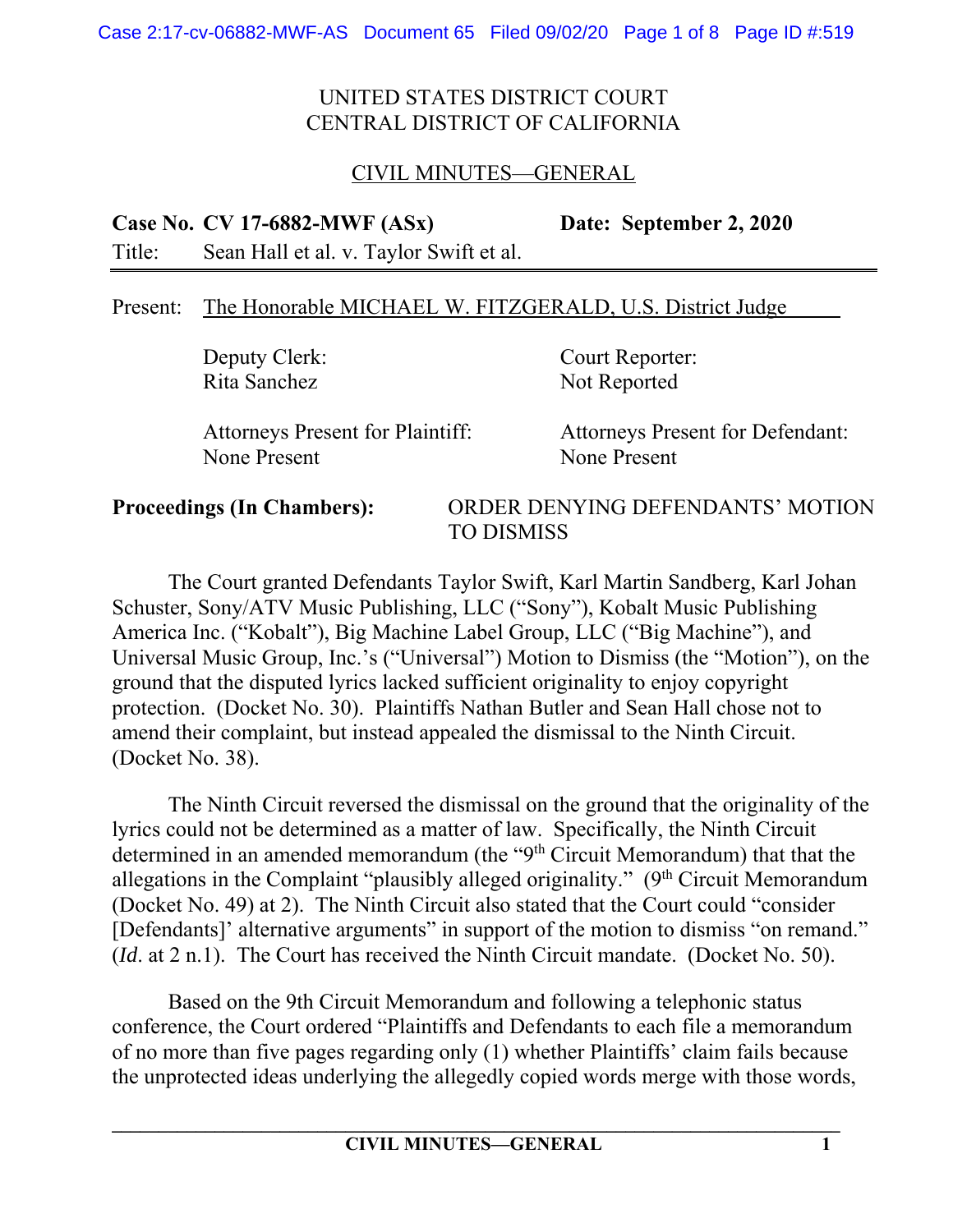### CIVIL MINUTES—GENERAL

|        | Case No. CV 17-6882-MWF (ASx)           | Date: September 2, 2020 |
|--------|-----------------------------------------|-------------------------|
| Title: | Sean Hall et al. v. Taylor Swift et al. |                         |

rendering them unprotectable too; and (2) whether Plaintiffs' alleged decision to combine two public domain elements, players playing and haters hating, is not copyrightable, and whether plaintiffs' and defendants' alleged uses of these public domain elements are different in multiple respects and, as a result, are not virtually identical." (Docket No. 58).

Thereafter, Defendants filed their Supplemental Memorandum in Support of Their Motion to Dismiss ("Defendants' Memo") on August 11, 2020. (Docket No. 59). On August 18, 2020, Plaintiffs filed their Response to Defendants' Memo ("Plaintiffs' Response"). (Docket No. 62). Thereafter, the parties also filed supplemental briefing regarding a new Ninth Circuit opinion. (Docket Nos. 63-64).

The Court has read and considered all of the above filings.

For the reasons set forth below, after considering the arguments raised, the Motion is **DENIED**. Plaintiffs' claim does not fail based on the doctrine of merger; Plaintiffs have sufficiently alleged a protectable selection and arrangement or a sequence of creative expression; and Defendants' use and Plaintiffs' use as alleged is similar enough to survive the Motion. The Ninth Circuit has already reversed this Court's legal conclusion that Plaintiffs' claim did not survive because it was not original; while the arguments Defendants advance here are somewhat distinct, they are indisputably interrelated.

# **I. BACKGROUND**

The following is taken from the prior Order:

Hall and Butler are co-authors and copyright owners of the musical composition titled *Playas Gon' Play*. (Complaint ¶¶ 1-2, 15). 3LW, an all-girl group that gained popularity in the early 2000s, performed *Playas Gon' Play* and released it to the public in May 2001. (*Id.* ¶¶ 15, 17). *Playas Gon' Play* peaked at number 81 on Billboard's Hot 100 chart and, on March 7, 2001, appeared as the number-seven video on TRL, a popular MTV music-video-request show at the time. (*Id.* ¶¶ 16, 18). 3LW also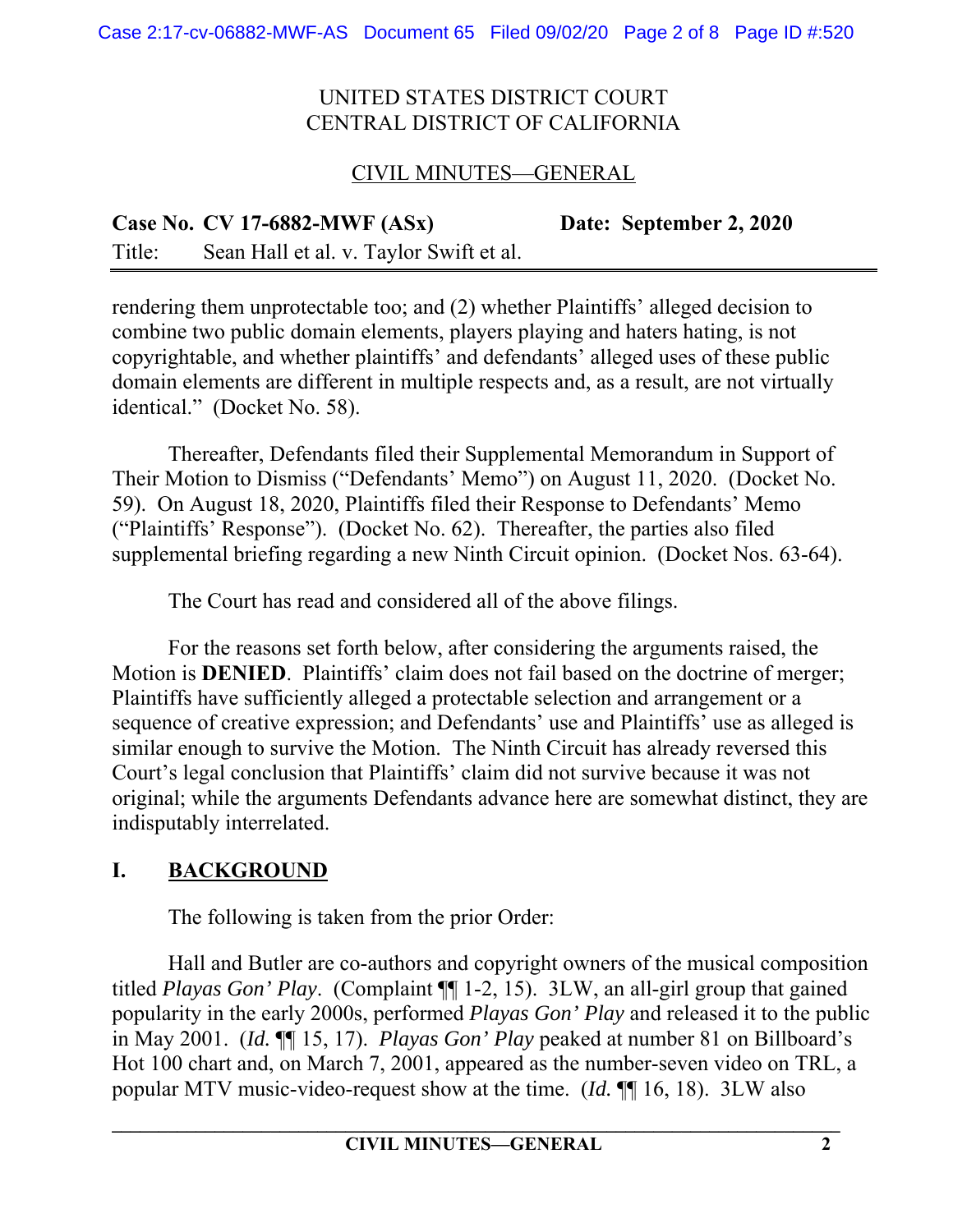# CIVIL MINUTES—GENERAL

**Case No. CV 17-6882-MWF (ASx) Date: September 2, 2020**  Title: Sean Hall et al. v. Taylor Swift et al.

performed *Playas Gon' Play* several times on national television, including on Regis & Kelly, MTV, and Fox Family. (*Id.* ¶ 19). The album that *Playas Gon' Play* appeared on  $-3LW$ ,  $3LW$ 's self-titled debut album – was certified platinum by the Recording Industry Association of America, meaning that more than 1,000,000 units were sold. (*Id.* ¶ 17).

The chorus of *Playas Gon' Play* consists of the following lyrics: "*Playas, they gonna play* / *And haters, they gonna hate* / Ballers, they gonna ball / Shot callers, they gonna call / That ain't got nothin' to do / With me and you / That's the way it is / That's the way it is." (*Id.* ¶¶ 20, 25; Declaration of Peter Anderson ("Anderson Decl.") (Docket No. 20-3), Ex. 2) (emphasis added). Plaintiffs acknowledge that the concepts of players / playas, haters, and player / playa haters were already firmly rooted in pop culture at the time *Playas Gon' Play* was released, but allege that "[t]he combination of playas/players playing along with hatas/haters hating … was completely original and unique" when the song was released in 2001. (Complaint ¶ 20; *see id.* ¶ 20-25).

In 2014, Swift, Sandberg, and Schuster co-authored the musical combination titled *Shake it Off*. (*Id.* ¶ 26). Swift performed and recorded the song, and it was released to the public in August 2014. (*Id.*). *Shake it Off* debuted at number one on Billboard's Hot 100 chart and remained on the chart for 50 consecutive weeks. (*Id.* ¶ 35). More than 9,000,000 copies of *Shake it Off* have been sold, and more than 6,000,000 copies of Swift's album *1989* – the album featuring *Shake it Off* – have been sold. (*Id.* ¶¶ 35-36).

The chorus of *Shake it Off* contains the following lyrics: " '*Cause the players gonna play, play, play, play, play* / *And the haters gonna hate, hate, hate, hate, hate* / Baby I'm just gonna shake, shake, shake, shake, shake / Shake it off / Shake it off / Heartbreakers gonna break, break, break, break, break / And the fakers gonna fake, fake, fake, fake, fake / Baby I'm just gonna shake, shake, shake, shake, shake / Shake it off / Shake it off." (*Id.* ¶¶ 27-28; Anderson Decl. Ex. 4) (emphasis added).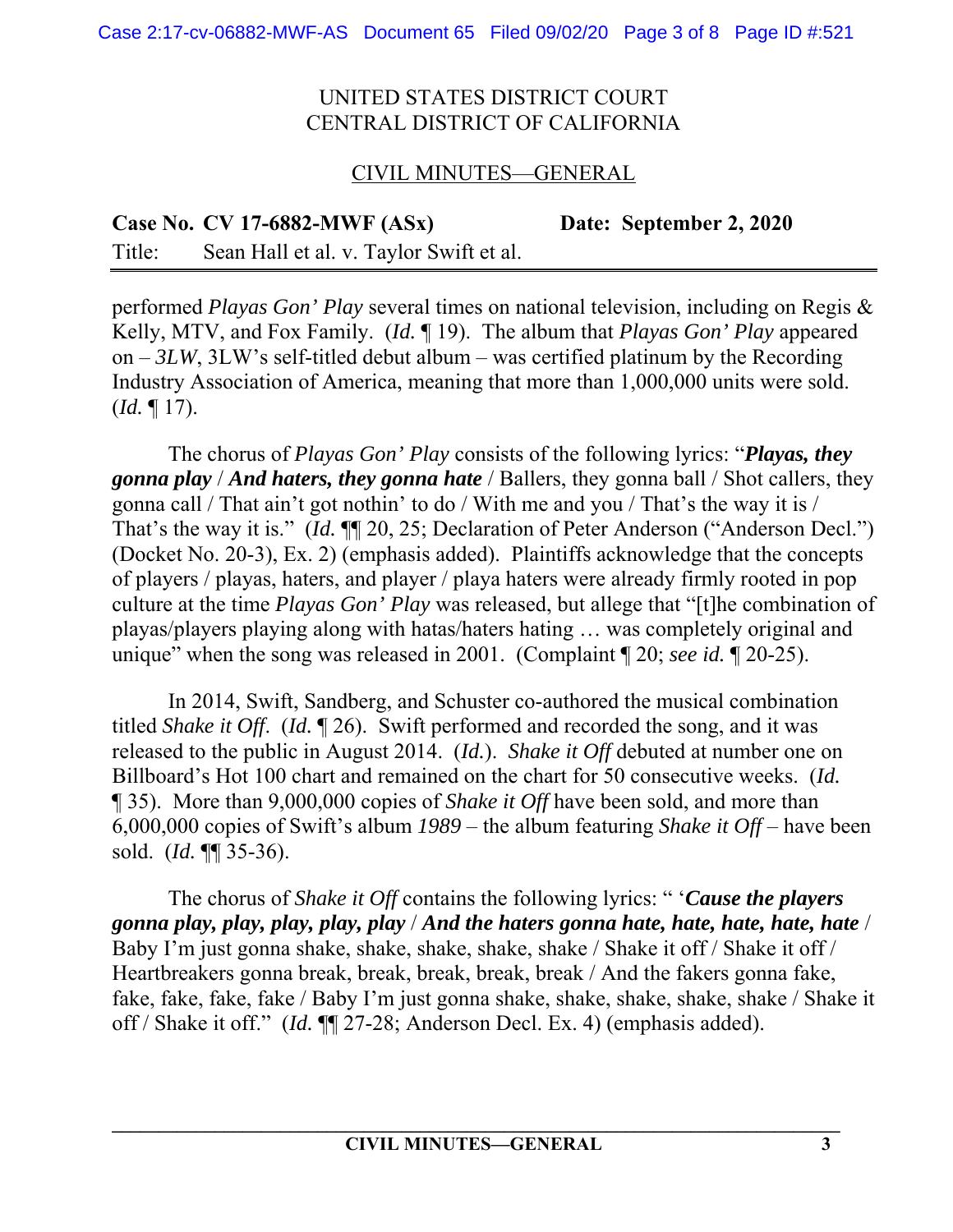### CIVIL MINUTES—GENERAL

|        | Case No. CV 17-6882-MWF (ASx)           | Date: September 2, 2020 |
|--------|-----------------------------------------|-------------------------|
| Title: | Sean Hall et al. v. Taylor Swift et al. |                         |

Plaintiffs allege that Sony and Kobalt co-own publishing rights in *Shake it Off*, Big Machine is Swift's record label and released *Shake it Off*, and Universal distributes *Shake it Off*. (*Id.* ¶¶ 6-9).

Plaintiffs assert a single claim of copyright infringement against all Defendants, premised upon the lyrical similarities between *Playas Gon' Play* and *Shake it Off*. (*Id.*  $\P\P$  41-50).

#### **II. DISCUSSION**

#### **A. The Merger Doctrine Does Not Preclude Plaintiffs' Claim at This Stage**

Defendants argue that Plaintiffs' claim is precluded because the unprotected ideas underlying the alleged copied words merge with those words, rendering them unprotectable too. (Defendants' Memo at 1-2). Defendants have not demonstrated merger as a matter of law, based on the allegations in the Complaint.

"Merger means there is practically only one way to express an idea." *Rassamni v. Fresno Auto Spa, Inc.*, 365 F. Supp. 3d 1039, 1047 (E.D. Cal. 2019). The doctrine of merger is "a prophylactic device to ensure that courts do not unwittingly grant protection to an idea by granting exclusive rights to the only, or one of only a few, means of expressing that idea." *Id*. "Under the merger doctrine, courts will not protect a copyrighted work from infringement if the idea underlying the work can be expressed only in one way, lest there be a monopoly on the underlying idea." *Id*. (citing *Ets-Hokin v. Skyy Spirits, Inc.*, 225 F.3d 1068, 1082 (9th Cir. 2000)).

"In such an instance, it is said that the work's idea and expression "merge." *Id*. (citing *Ets-Hokin*, 225 F.3d at 1082). "Under the related doctrine of scènes à faire, courts will not protect a copyrighted work from infringement if the expression embodied in the work necessarily flows from a commonplace idea; like merger, the rationale is that there should be no monopoly on the underlying unprotectable idea."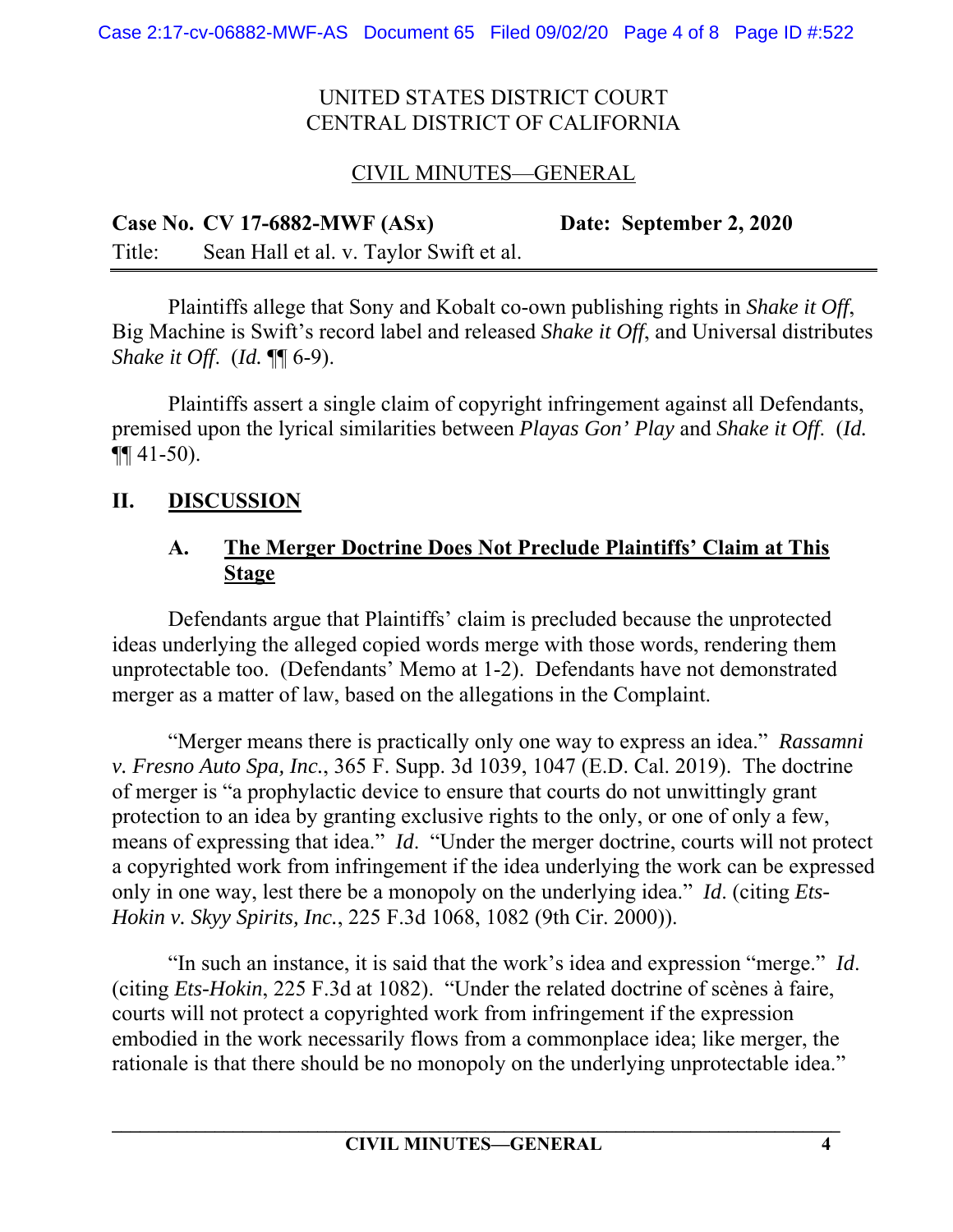# CIVIL MINUTES—GENERAL

**Case No. CV 17-6882-MWF (ASx) Date: September 2, 2020**  Title: Sean Hall et al. v. Taylor Swift et al.

*Id.* (citing *Ets-Hokin*, 225 F.3d at 1082). "[I]n the Ninth Circuit, both doctrines are treated as defenses to infringement." *Id*. (citing *Ets-Hokin*, 225 F.3d at 1082)

Here, at this stage the Court cannot conclude from the Complaint alone that merger applies. Defendants offer no authority – legal or from the pleadings – that the idea underlying Plaintiffs' lyrics can only be expressed in one way. Defendants argue that the "general concept that 'people will do what they will do' is not a substantial similarity in idea" and that the "merger doctrine would be meaningless – and people could use copyrights to monopolize ideas – if the doctrine could be avoided merely by attributing an abstract idea to the work." (Defendants' Memo at 2). But, as Plaintiffs note, their lyrics, as alleged, are more complex than people will do what they will do, and it is not abundantly clear from the Complaint that there are sufficiently few means of expressing this idea. *See, e.g.*, *Rassamni v. Fresno Auto Spa, Inc.*, 365 F. Supp. 3d 1039, 1049 (E.D. Cal. 2019) (denying motion to dismiss copyright of liability disclaimer on merger grounds because defendants "conclusion that a liability disclaimer can be expressed in only a few ways is unsubstantiated" and "[i]t is not readily apparent from the FAC that there are sufficiently few means of expressing the ideas in the disclaimer such that the ideas and expressions merge, or that the language of a disclaimer is akin, in the legal profession, to a stock scene or character").

Additionally, the Ninth Circuit's determination that Plaintiffs have sufficiently alleged originality further dooms Defendants argument; Defendants point to no caselaw where a plaintiff plausibly alleged originality but failed on merger grounds, which makes sense. If the alleged material is deemed sufficiently original, it is unclear how it possibly could be so general to fail under the doctrine of merger.

Accordingly, at this stage, the Court determines that Plaintiffs' claim does not fail on merger or scenes-à-faire grounds.

# **B. Plaintiffs' Selection and Arrangement Theory is Sufficiently Pled**

 Defendants next argue that Plaintiffs' claim fails because their allegation that they "originated the linguistic combination of playas/players playing along with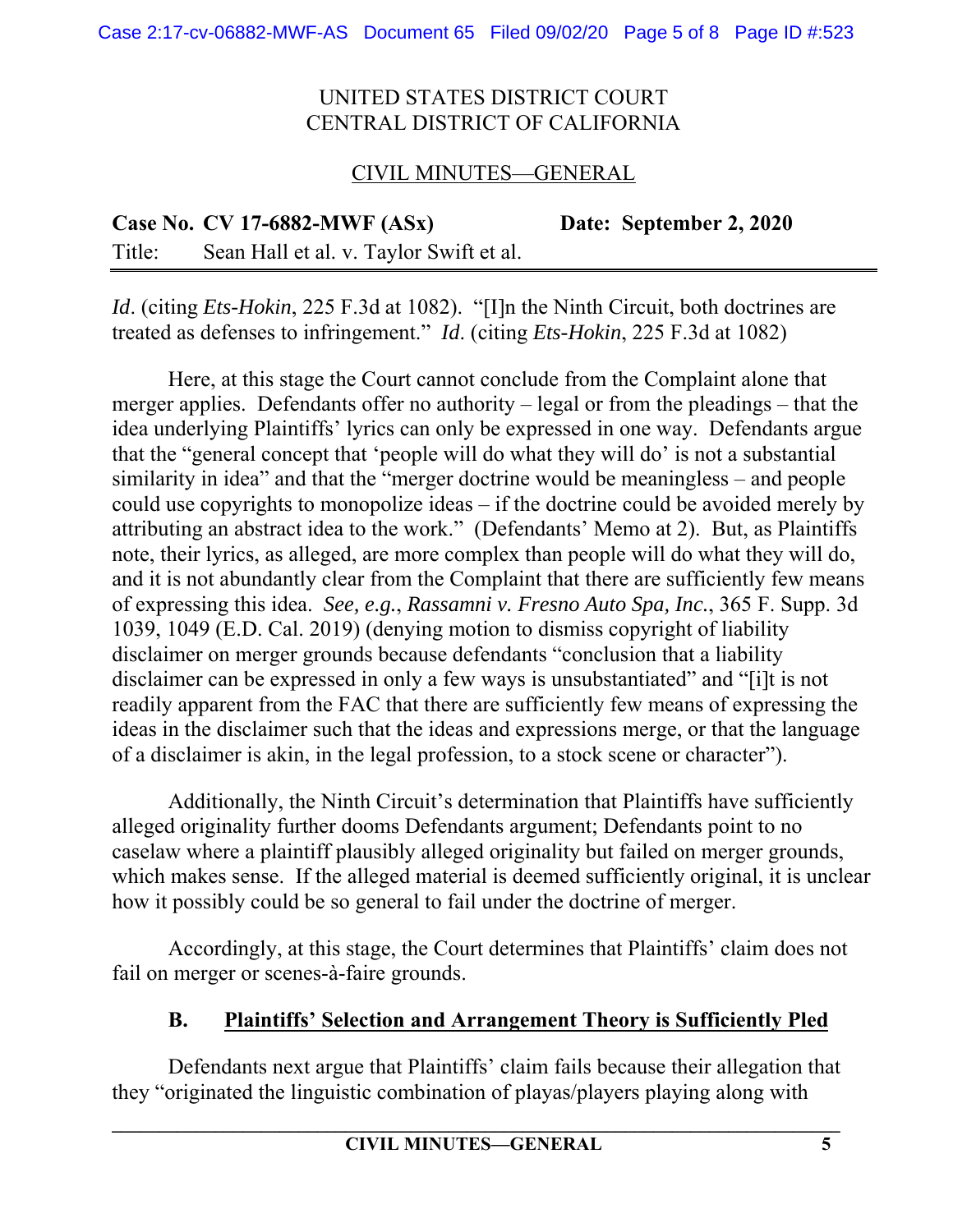# CIVIL MINUTES—GENERAL

|        | Case No. CV 17-6882-MWF (ASx)           | Date: September 2, 2020 |
|--------|-----------------------------------------|-------------------------|
| Title: | Sean Hall et al. v. Taylor Swift et al. |                         |

hatas/haters hating" is not a plausible selection and arrangement claim" because the allegation "falls far short of the required selection and arrangement of 'numerous' unprotectable elements." (Defendants' Memo at 3). Additionally, Defendants argue that "Plaintiffs' claim of protection in combining just players play and haters hate, in the absence of elements [that] are particularly selected and arranged[,] amounts to nothing more than trying to copyright commonplace element." (*Id*.). The Court disagrees.

 As a preliminary matter, as noted by Plaintiffs, the Ninth Circuit in this case implicitly determined that Plaintiffs' creation is sufficiently creative to warrant protection at this stage in proceedings by reversing the Court's prior granting of the Motion. Specifically, the Court previously concluded that "the lyrics in question are not sufficiently creative to warrant protection" because they were "too *brief*, unoriginal, and uncreative to warrant protection under the Copyright Act." (Order at 12-15) (emphasis added). The Ninth Circuit disagreed; determining that the Complaint "plausibly alleged originality." (9th Circuit Memorandum at 2). Accordingly, Defendants' argument is foreclosed.

Additionally, with respect to Defendants' arguments regarding the number of unprotectable elements, the Court is persuaded by Plaintiffs' arguments that the Ninth Circuit has long distinguished between literary works and physical objects with respect to determining the number of unprotectable elements required to result in a protectable composition. *See Shaw v. Lindheim*, 919 F.2d 1353, 1360 (9th Cir. 1990) "By creating a discrete set of standards for determining the objective similarity of literary works, the law of this circuit has implicitly recognized the distinction between situations in which idea and expression merge in representational objects and those in which the idea is distinct from the written expression of a concept by a poet, a playwright, or a writer.") *overruled on other grounds by Skidmore as Tr. for Randy Craig Wolfe Tr. v. Zeppelin*, 952 F.3d 1051 (9th Cir. 2020).

A recent unpublished Ninth Circuit decision, *Masterson v. Walt Disney Co.*, No. 19-55650, 2020 WL 4435103 (9th Cir. Aug. 3, 2020), seemingly cuts against this recognition by holding that five similarities between a book of poetry, a movie script,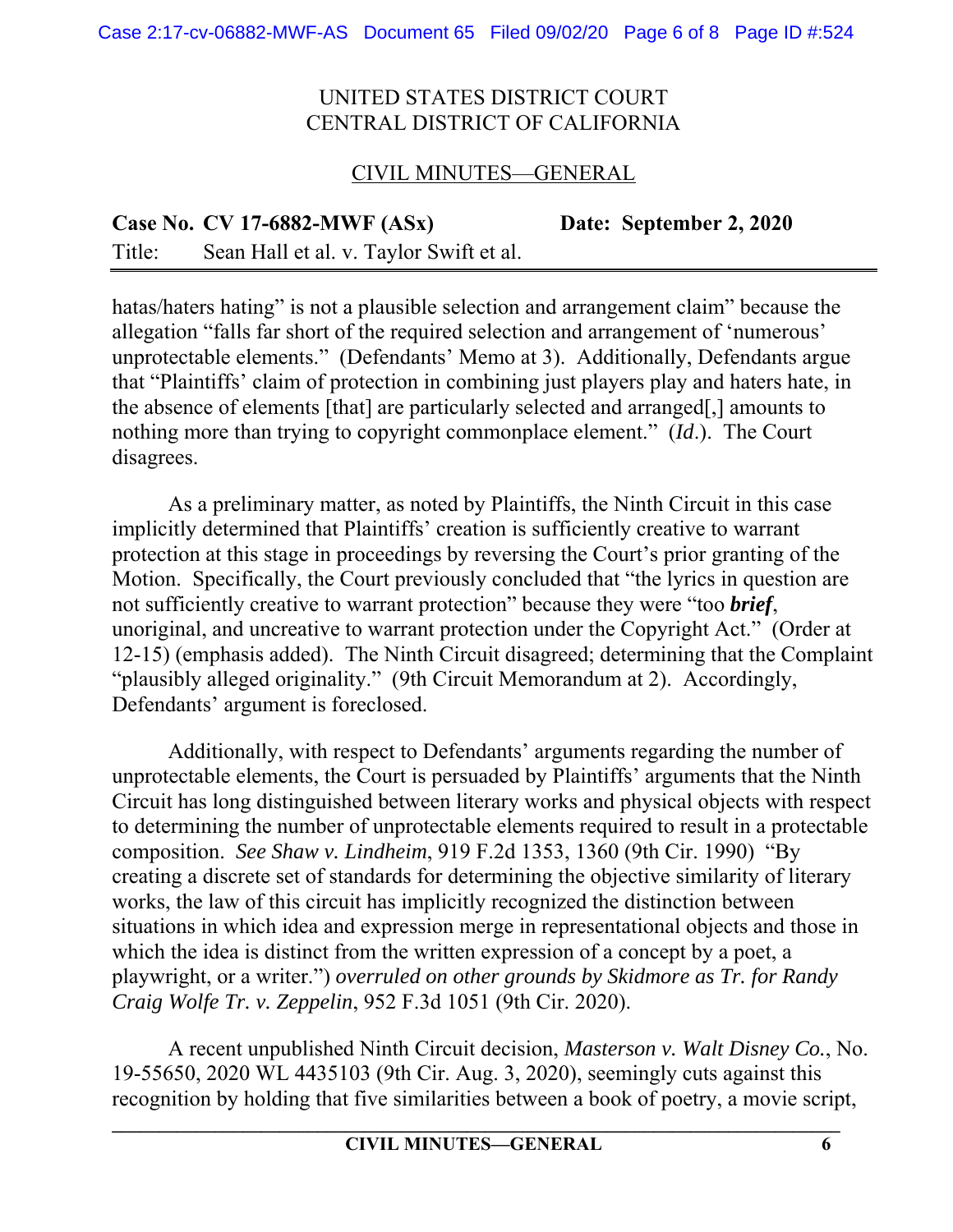### CIVIL MINUTES—GENERAL

|        | Case No. CV 17-6882-MWF (ASx)           | Date: September 2, 2020 |
|--------|-----------------------------------------|-------------------------|
| Title: | Sean Hall et al. v. Taylor Swift et al. |                         |

and a movie were not "numerous or novel enough to warrant copyright protection." *Id*. at \* 3. However, pursuant to Ninth Circuit Rule 36-3, "[u]npublished dispositions and orders" from the Ninth Circuit "are not precedent." Accordingly, Defendants' argument regarding the number of unprotectable elements is still foreclosed by the Ninth Circuit. To the extent there is tension between *Masterson*, on the one hand, and published decisions and the law of the case here, on the other, of course this Court will follow the published decisions and the law of the case.

 Indeed, with the exception of *Masterson*, none of the cases Defendants cite in support of their argument analyze *literary works*, which would include the lyrics at issue here. *See, e.g.*, *Satava v. Lowry*, 323 F.3d 805, 811 (9th Cir. 2003) (glass sculptures of jellyfish); *Lamps Plus, Inc. v. Seattle Lighting Fixture Co.*, 345 F.3d 1140, 1147 (9th Cir. 2003) (lamps and lighting products). Based on the allegations, Plaintiffs plausibly argue that there are at least two, and perhaps as many as nine, creative choices that Defendants copied here. Whether that is true is subject to further discovery, dispositive motion practice, and perhaps fact-finding at trial; it cannot be resolved at this stage.

 Accordingly, Defendants' arguments with respect to Plaintiffs' creation and selection fails.

# **C**. **Plaintiffs Have Sufficiently Alleged Similarity**

 Finally, Defendants argue that Plaintiffs' and Defendants' uses of the public domain elements are different in multiple respects and, as a result, are not virtually identical. (Defendants' Memo at 3-4). Specifically, Defendants argue that "for works where there is a narrow range of available creative choices, the defendant's work would necessarily have to be 'virtually identical' to the plaintiff's work in order to be substantially similar," and here that is not the case. (*Id*.). The Court disagrees.

 As noted by Defendants, the Ninth Circuit has clearly stated that "for works where there is a *narrow range of available creative choices*, the defendant's work would necessarily have to be 'virtually identical' to the plaintiff's work in order to be